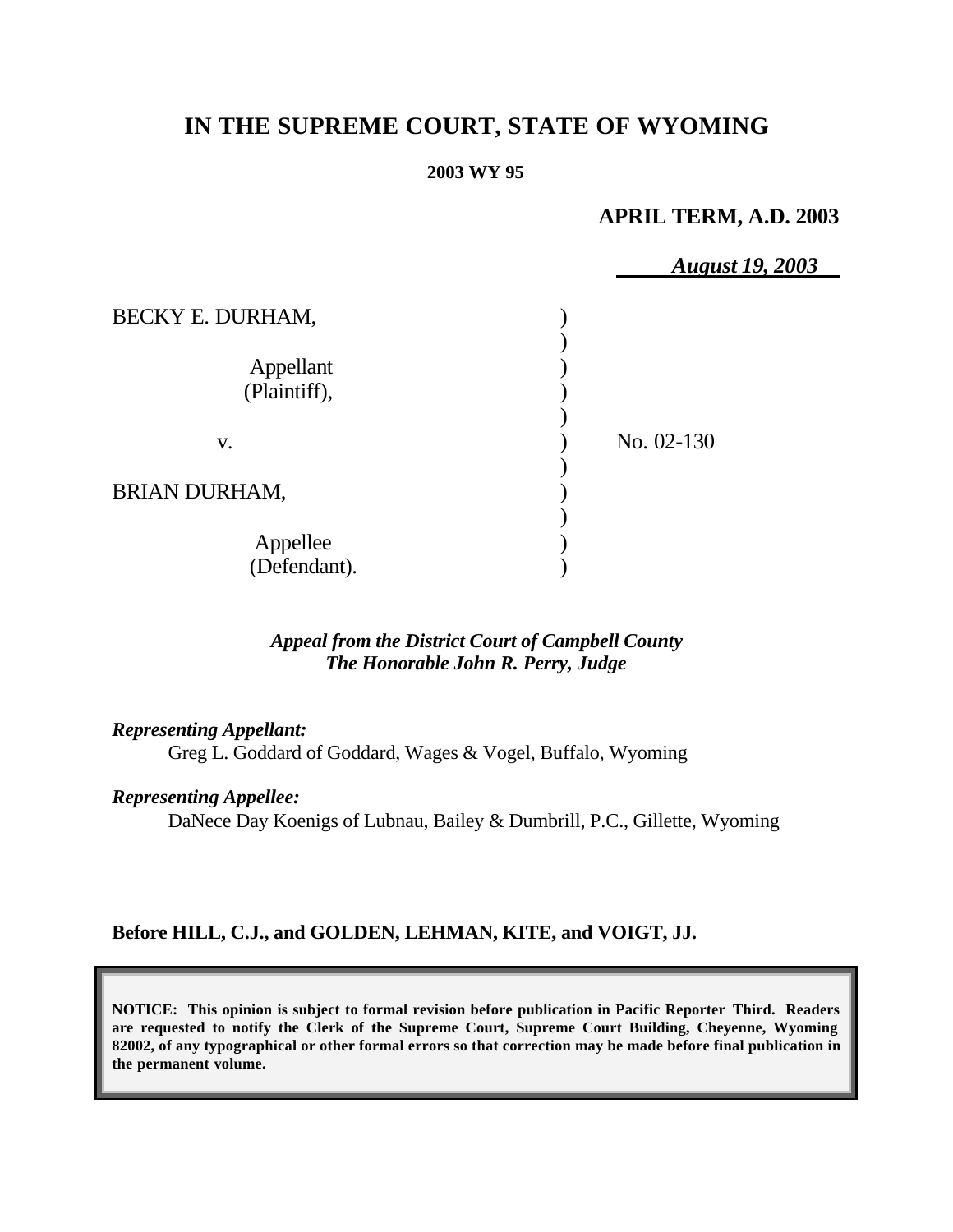### **GOLDEN**, Justice.

[¶1] The district court granted the parties a divorce, awarded primary custody of the parties' two children to Becky E. Durham (mother), and ordered Brian Durham (father) to pay child support. In this appeal, mother challenges the district court's child support order, claiming the district court abused its discretion in imputing to her gross income of \$35,000 per year, equal to a salary she earned in Virginia in 1992. She contends the district court's imputation of income is not supported by the record because there is no evidence regarding whether mother could earn such a salary in Gillette, Wyoming, where she now resides. Mother also claims the district court abused its discretion in allocating the expense of travel for visitation. We agree with mother that the record does not support the district court's imputation of income. We reverse and remand for further proceedings.

### **ISSUES**

[¶2] The parties generally agree on the following issues:

1. Whether the District Court erred when it imputed [to mother] \$35,000.00 gross annual income for purposes of calculating [mother's] child support contribution?

2. Whether the District Court erred when it ordered [mother] to pay all of the reasonable and necessary travel expenses for the parties' children to visit [father] twice per year for 2003 and beyond and/or deviated from the presumptive child support guidelines because of [father's] difficulty and expense of visitation travel?

### **FACTS**

[¶3] The parties were married on September 19, 1992. During the marriage, the parties made their home in Alexandria, Virginia. Throughout the course of the marriage, father was employed by Navy Sea Systems Command. At the time of the marriage, mother was employed by American Express, where she earned \$35,000 in 1992, the last year she worked for that entity. After the parties married, mother's employment with American Express ended, and she became a homemaker and worked part time for the parties' church. Mother earned, on average, between \$10,000 and \$12,000 per year. Two daughters were born of the marriage, the first on April 28, 1997, and the second on November 18, 1998. Eventually, irreconcilable differences developed.

[¶4] The parties separated around October 28, 1999. During that week, while father was out of the country on a work assignment, mother left the marital home without notifying father, taking the children with her. Mother and the children moved from Virginia to Gillette, Wyoming, where they took up residence with mother's parents. After settling in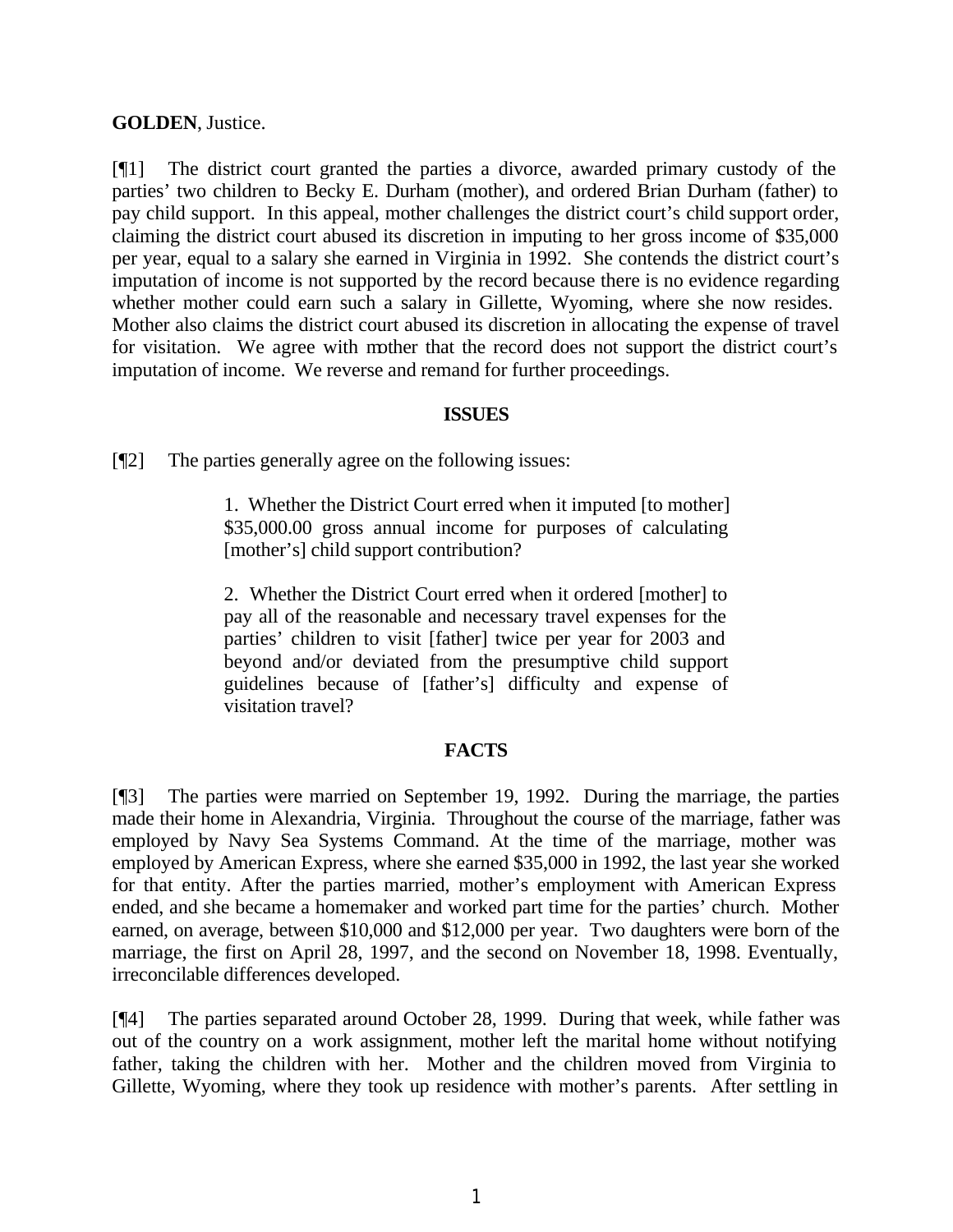Gillette, mother began teaching piano lessons, performing piano accompaniments, and teaching music lessons to children. In the year 2000, mother grossed approximately \$7,000 from those and her other endeavors.

[¶5] Mother filed for divorce, in Campbell County, in May of 2000. The district court held a two-day divorce trial on December 21-22, 2000, and issued a decision letter on January 29, 2001. The district court awarded mother the primary care, custody and control of the parties' children. Father was granted visitation and ordered to pay child support. With respect to child support, the decision letter provides:

> **Child Support:** The court finds that [mother] is intentionally underemployed. By her own testimony she is but a few hours away from an MBA and in her last year of full-time employment, 1992, made \$35,000. She is now employed teaching music to children, which, while a commendable endeavor, is not one that adequately meets her earning potential and accompanying benefit to the minor children. [Mother] chooses this course. The court imputes annual gross income to [mother] at \$35,000 per year. The court imputes [mother's] net monthly income at \$2,383, after appropriate deductions.

\* \* \* \*

[Father's] net monthly income is \$5387. The parties total child support obligation to the children is \$1590. Under the Child Support Guidelines, [father's] share of the support obligation is \$1105. However, given the distance that [father's] children now reside from him, and the difficulty and expense of visitation, the court finds that a deviation from the guidelines is appropriate and, therefore assesses an obligation of \$450 per month per child for a total of \$900 per month, commencing February 1, 2001. W.S. § 20-6-302(b)(vii).

[¶6] With respect to expense of travel for visitation, the decision letter also noted that "[g]iven the substantial distance of the parties from one another, occasioned by [mother's] move, and the ages of the children the court finds that special considerations concerning travel expenses should be made." The district court determined that, beginning in 2003, mother "shall bear the reasonable and necessary expenses for two visits (round trip) for the children per year."

[¶7] After the district court issued its decision letter, the parties could not agree on a final order in a timely fashion. Consequently, the district court bifurcated the proceedings. On December 21, 2001, it entered a decree of divorce, which served to divorce the parties and leave all remaining issues for a future order. Finally, on March 26, 2002, the district court entered its "Order of Child Custody, Visitation and Support and Property and Debt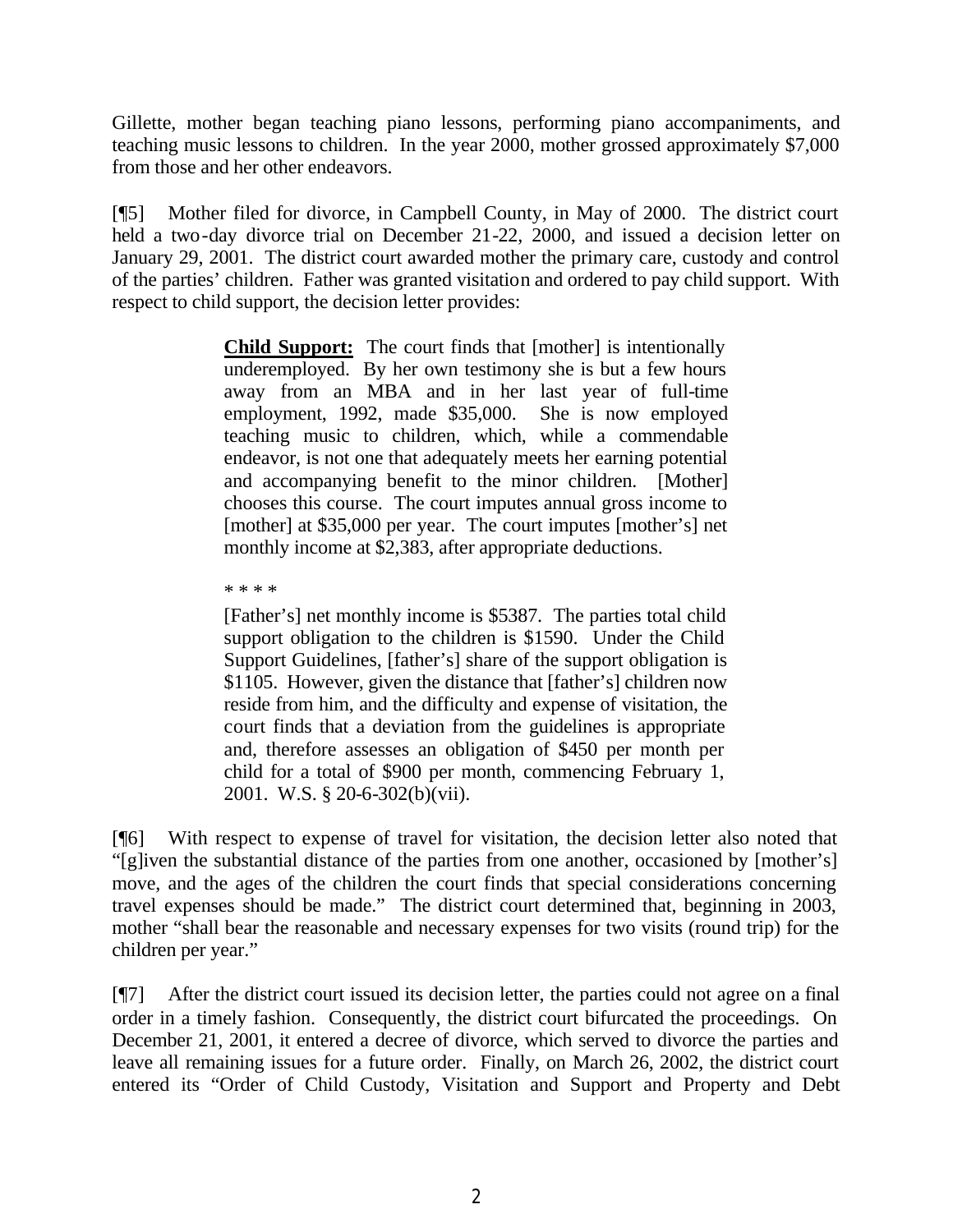Division." That order implemented child support in accord with the district court's decision letter. This appeal followed.

#### **STANDARD OF REVIEW**

[¶8] Decisions concerning child support are committed to the sound discretion of the district court. *Carlton v. Carlton*, 997 P.2d 1028, 1031 (Wyo. 2000); *Reavis v. Reavis*, 955 P.2d 428, 431 (Wyo. 1998); *Scherer v. Scherer*, 931 P.2d 251, 253-54 (Wyo. 1997).

> Judicial discretion is a composite of many things, among which are conclusions drawn from objective criteria; it means a sound judgment exercised with regard to what is right under the circumstances and without doing so arbitrarily or capriciously. We must ask ourselves whether the district court could reasonably conclude as it did and whether any facet of its ruling was arbitrary or capricious.

*Thomas v. Thomas*, 983 P.2d 717, 719 (Wyo.1999) (citations and quotations omitted).

#### **DISCUSSION**

## **A. Imputed Income**

[¶9] Mother claims the district court abused its discretion when, for purposes of calculating child support, it imputed to her an annual income of \$35,000. Mother does not challenge the district court's determination that she is underemployed and that income should be imputed. Instead, her complaint is that the amount of imputed income is too high given the record in this matter. Specifically, mother asserts that the record does not contain evidence of employment opportunities or prevailing wages in Gillette. In addition, she points out that the only time she made \$35,000 a year was in 1992 in Virginia. In response, father contends it is reasonable to impute income to mother at \$35,000, especially considering that she has a degree in business administration and is four classes short of attaining a Masters Degree in Business Administration (MBA).

[¶10] In defining "income" for child support purposes, the legislature has determined that, "[g]ross income also means potential income of parents who are voluntarily unemployed or underemployed." Wyo. Stat. Ann. § 20-2-303(a)(ii) (LexisNexis 2003). In turn, imputation of income is controlled by Wyo. Stat. Ann. § 20-2-307 (LexisNexis 2003), which provides in pertinent part:

> (b) A court may deviate from the presumptive child support established by W.S. 20-2-304 upon a specific finding that the application of the presumptive child support would be unjust or inappropriate in that particular case. In any case where the court has deviated from the presumptive child support, the reasons therefor shall be specifically set forth fully in the order or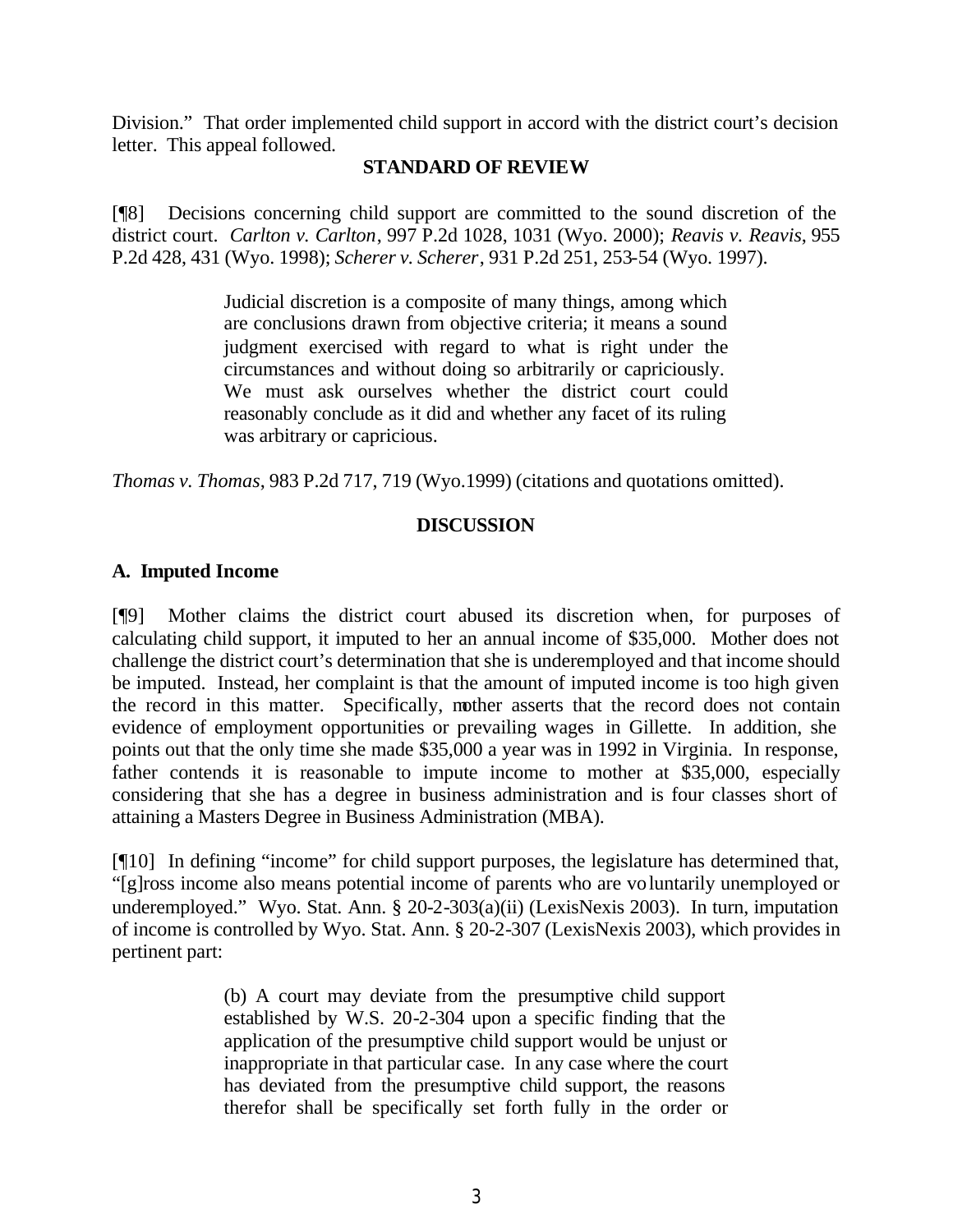decree. In determining whether to deviate from the presumptive child support established by W.S. 20-2-304, the court shall consider the following factors:

\* \* \* \*

(xi) Whether either parent is voluntarily unemployed or underemployed. In such case the child support shall be computed based upon the potential earning capacity (imputed income) of the unemployed or underemployed parent. In making that determination the court shall consider:

(A) Prior employment experience and history;

(B) Educational level and whether additional education would make the parent more selfsufficient or significantly increase the parent's income;

(C) The presence of children of the marriage in the parent's home and its impact on the earnings of that parent;

(D) Availability of employment for which the parent is qualified;

(E) Prevailing wage rates in the local area;

(F) Special skills or training; and

(G) Whether the parent is realistically able to earn

imputed income.

[¶11] A deviation from the child support guidelines is permitted only when the trial court makes a finding that it would be unjust or inappropriate to follow them in a particular case and it specifically sets forth in full the reasons for the deviation in the divorce decree. *Raymond v. Raymond*, 956 P.2d 329, 334 (Wyo. 1998); *Wood v. Wood*, 964 P.2d 1259, 1265 (Wyo. 1998); *Sharpe v. Sharpe*, 902 P.2d 210, 214 (Wyo. 1995). Nothing in this statute prevents a district court from imputing income to a custodial parent, and we affirmed the imputation of income to a custodial mother in *In re Paternity of IC*, 971 P.2d 603, 607 (Wyo. 1999). Also, in cases involving imputed income, we have required evidentiary support for imputation of income at a certain rate. *Id*. at 608; *Whitt v. State ex rel. Wright*, 2001 WY 128, ¶¶14-15, 36 P.3d 617, ¶¶14-15 (Wyo. 2001).

[¶12] We agree with mother that the district court's decision is not supported by the record. While the record does include evidence of mother's employment history and education level, it does not include any evidence regarding availability of employment and prevailing wage rates in the local area. Thus, while it is true that mother has a degree in business administration and that she earned \$35,000 in Virginia in 1992, the district court record includes nothing to support the proposition that mother is realistically able to earn, in the Gillette area, the income imputed to her. *See Connell v. Connell*, 718 So.2d 842 (Fla.App. 2) Dist. 1998).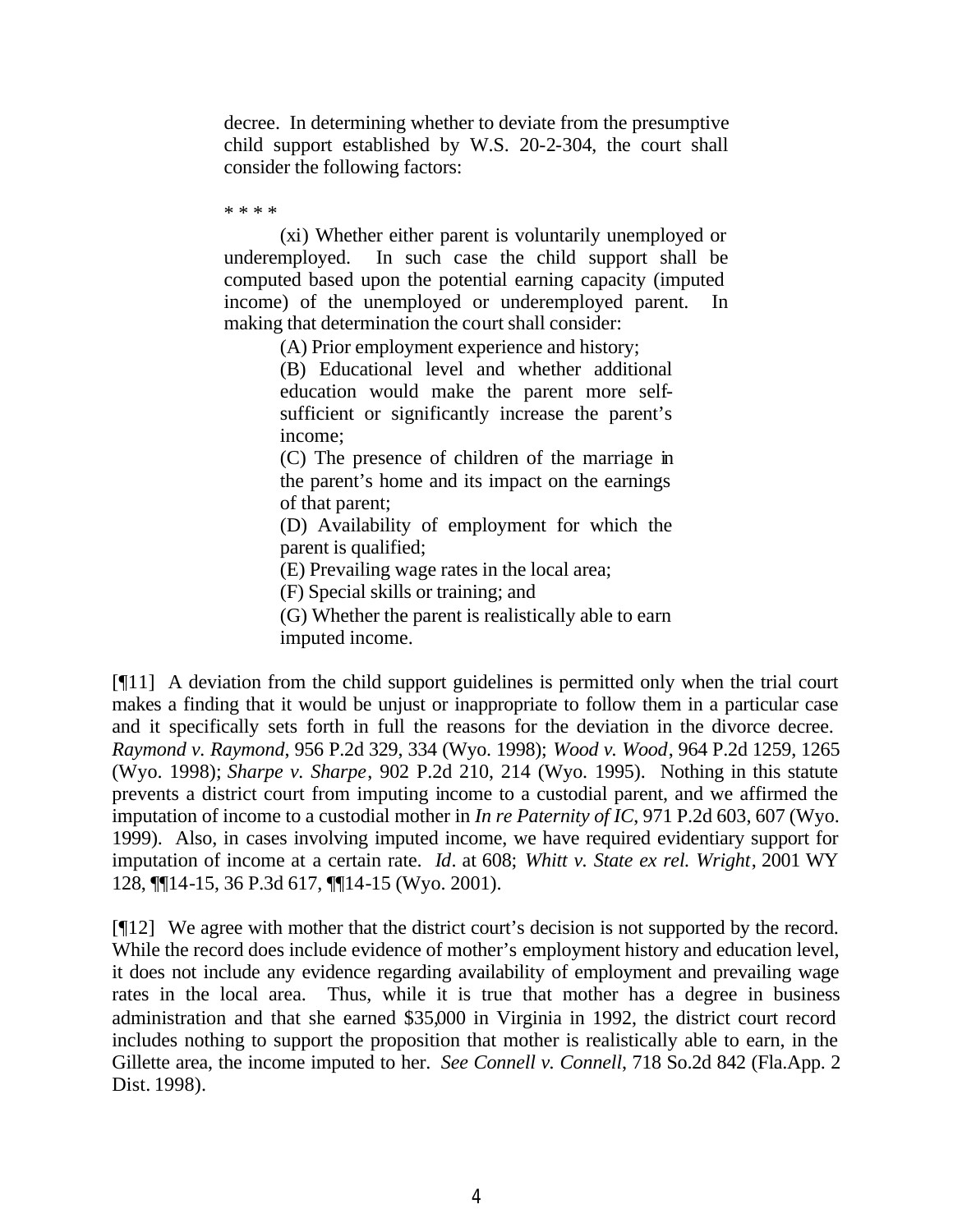[¶13] Indeed, the parties seemed to acknowledge this lack of evidentiary support in making their written closing arguments to the district court. Interestingly, in their child support calculations, both parties proposed that the district court impute income to mother based on the minimum wage. In fact, the imputed income proposed by the parties was identical.<sup>1</sup> The written closing arguments underscore the problem on this issue: the record does not support the decision to impute income to mother at the rate of \$35,000 per year. The district court's decision to do so therefore must be reversed.

# **B. Allocation of Visitation Expenses**

[¶14] In her second issue, mother argues the district court abused its discretion with respect to allocation of visitation expenses. First, mother claims an abuse of discretion in the district court's downward deviation in child support to offset visitation expense to father. Second, mother complains that, beginning in 2003, she is required to pay for two of the children's visits. Mother contends the district court's order allows the father to "have his cake and eat it, too" because not only is father's child support obligation reduced because of visitation expense, mother also has to pay for two visits per year. Father responds that, while this action was pending, he exercised his visitation rights often and that he will continue to do so, as permitted by the district court's visitation order. Father contends that, under the circumstances, making mother pay for two trips per year is not unreasonable. Also, father points out that mother resides with her parents, thus reducing her living expenses.

[¶15] Before addressing these issues, we must note that the district court's decisions regarding allocation of visitation expenses are premised on an imputed income to mother of \$35,000. Because we have determined the record does not support imputation of income at that amount, we cannot address these issues without the risk of offering an advisory opinion. However, for the sake of judicial economy and to reduce the litigation expenses for the parties, we will address the issues as best we can under the circumstances.

[¶16] It must also be preliminarily noted that the district court granted father liberal visitation rights. Beginning in 2003, when the oldest child will be of school age, father is permitted visitation on basically every other weekend, on alternating major holidays, and for Father's Day. The district court also granted father summer custody of the children, beginning in  $2003.<sup>2</sup>$ 

3. 2003 and Beyond (*When the Oldest Child is School Age*).

<sup>&</sup>lt;sup>1</sup> Imputing income to mother at minimum wage (\$896 /month) would, utilizing the other number used by the district court, result in a presumptive support obligation for father of approximately \$1,175 per month, as opposed to that found by the district court, \$1,105 per month. *See* Wyo. Stat. Ann. 20-2-304(a)(ii) (LexisNexis 2003). In fact, \$1,175 per month is the amount mother calculated and proposed in her written closing argument.

 $2$  With respect to visitation, the district court's order provided:

**Visitation**. The defendant shall have the right of visitation with the parties' minor children as set forth herein: 1. At all times, holiday visitation shall take precedence over regular visitation. \* \* \* \*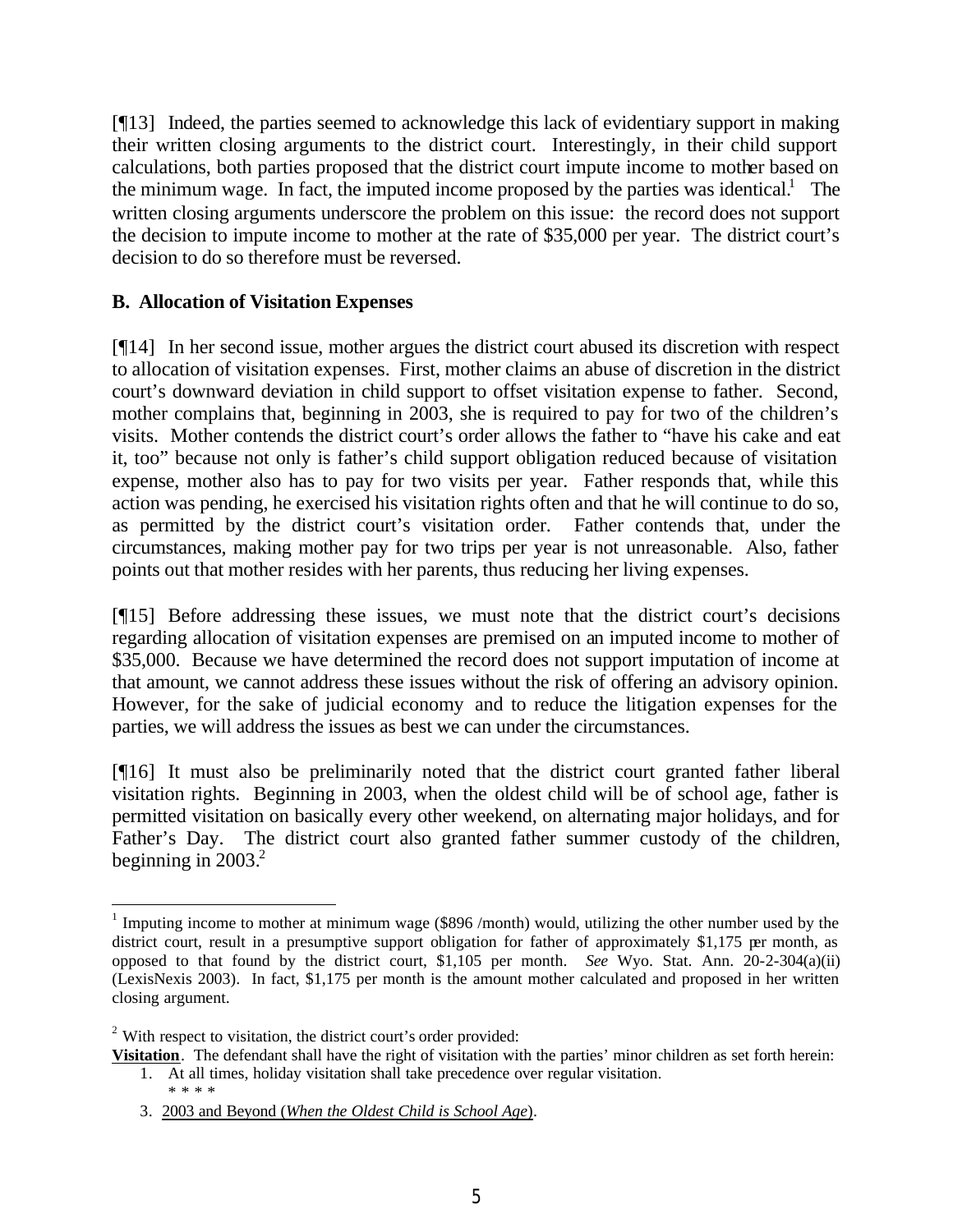[¶17] Turning to mother's issues, she attacks, in two different ways, the downward deviation from the presumptive child support amount. Mother contends, first, that the district court erred in failing to consider all the factors contained in § 20-2-307(b). Second, she contends that the district court's decision is not supported by the record. As detailed in its decision letter, the district court found father's presumptive support obligation was \$1,105 per month. Taking into account the difficulty and expense to father in exercising visitation, the district court deviated from that amount, reducing father's support obligation to \$900 per month. In doing so, the district court relied on § 20-2-307(b)(vii), which permits a district court to deviate from the presumptive support amount in consideration of the "cost of transportation of the child to and from visitation."

[¶18] With respect to mother's first contention, she presents no authority for the proposition that the district court, in making its determination to deviate from the presumptive support amount, must examine all the factors listed in § 20-3-307(b) and that it cannot rely on only one of the factors. In addition, even though the district court's decision relies on only one factor, that does not necessarily mean the district court did not consider the others. We reject this contention.

[¶19] As for mother's contention that the record does not support the district court's decision, the record reveals that, because of mother's relocation with the children to Wyoming, father must incur substantial expenses in exercising visitation. While this matter was pending in the district court, father made five trips to Wyoming, and the children traveled to Virginia, with their mother, once. Father testified that his visits to Wyoming cost between \$700 and \$1200. Mother also presented testimony and exhibits concerning travel costs from her trip to Virginia with the children. Thus, unlike mother's claim with respect to

- a. Every weekend when Fridays are odd-numbered, beginning at 6:00 p.m. on Friday until 6:00 p.m. on the following Sunday.
- b. *Holiday Visitation*.

1. Alternating major holidays, with said major holidays being defined as New Years (the second half of the break from school), Spring Break/Easter (April school break), July Fourth (for a period of four days), Thanksgiving and Christmas (the first half of the break from school).

Beginning in 2003, the Defendant shall have New Years, July Fourth and Christmas in odd-numbered years and he shall have Spring Break/Easter and Thanksgiving in even-numbered years. The calendar of the school which the children attend shall be the calendar used to determine visitation.

- 2. The schedule shall alternate each year so that the party who has the children for a particular holiday during the year will not have the children on the same holiday the following year.
- 3. The Plaintiff shall have the children on Mother's Day and the Defendant shall the children on Father's Day.
- c. *Summer Custody*. From five (5) days after school recesses in the spring until five (5) days before school resumes in the fall. During Defendant's summer custody, Plaintiff shall have custody of the minor children for two (2) weekends commencing at noon on Friday and continuing until 5:00 p.m. on Sunday. In 2004 and beyond, when Plaintiff has the children for July Fourth, she shall have only one other visit during Defendant's summer custody.